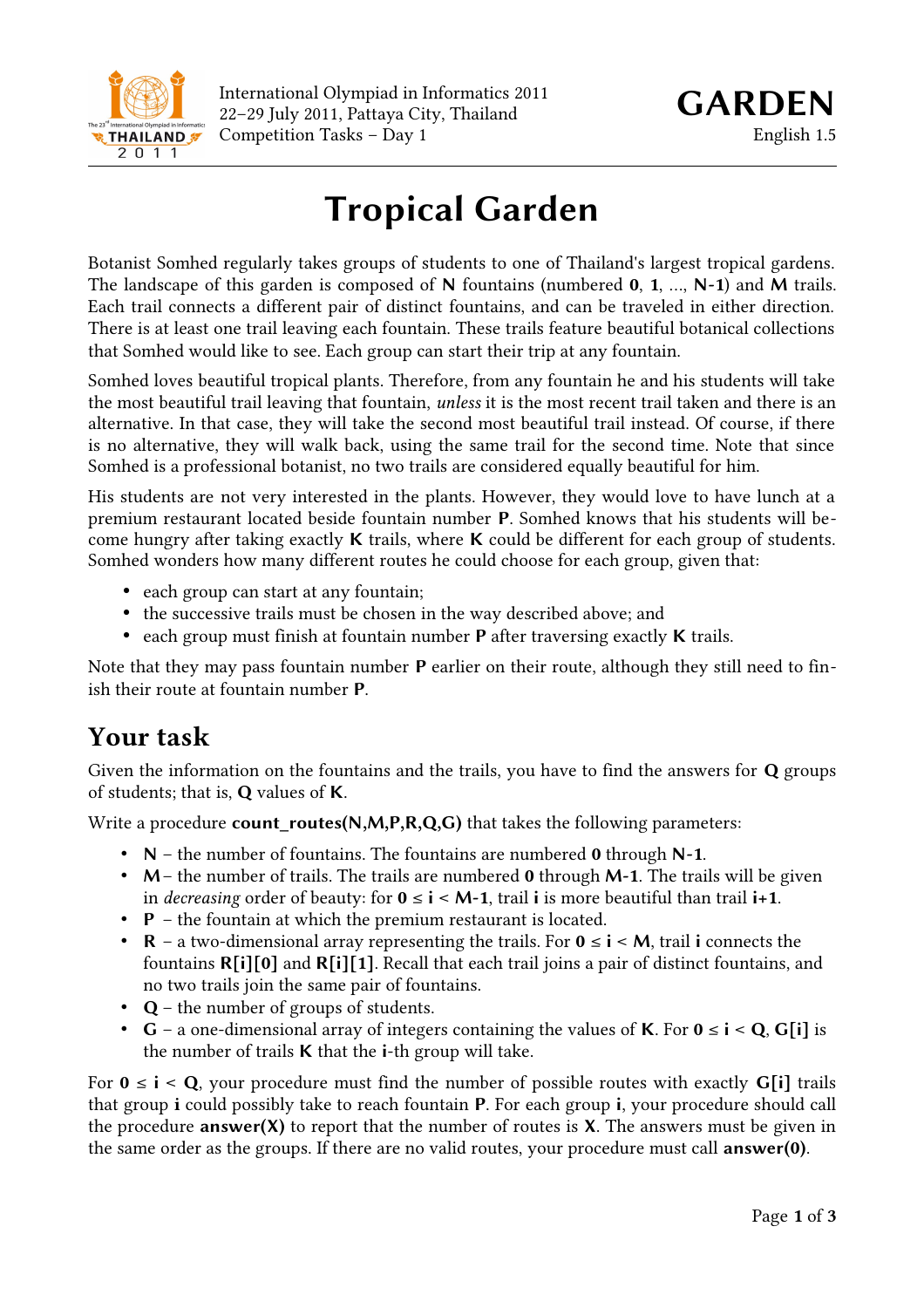

International Olympiad in Informatics 2011 22–29 July 2011, Pattaya City, Thailand *GARDEN* Competition Tasks – Day 1 English 1.5

### **Examples**

#### **Example 1**

Consider the case shown in Figure 1, where **N=6**, **M=6**, **P=0**, **Q=1**, **G[0]=3**, and

- $R = \frac{0}{24}$ 1 2 0 1 3 4 4 5
	- 1 5

 $\bf{0}$  $\overline{2}$  $\Omega$ 1 3 5  $\overline{4}$ 5 Figure 1.

Note that trails are listed in decreasing order of beauty. That is, trail 0 is the most beautiful one, trail 1 is the second most beautiful one, and so on.

There are only two possible valid routes that follow 3 trails:

- $1 \rightarrow 2 \rightarrow 1 \rightarrow 0$ , and
- $5 \rightarrow 4 \rightarrow 3 \rightarrow 0$ .

The first route starts at fountain 1. The most beautiful trail from here leads to fountain 2. At fountain 2, the group has no choice, they must return using the same trail. Back at fountain 1, the group will now avoid trail 0 and choose trail 1 instead. This trail does indeed bring them to the fountain  $P=0$ .

Thus, the procedure should call **answer(2)**.

### **Example 2**

Consider the case shown in Figure 2, where **N=5**, **M=5**, **P=2**, **Q=2**, **G[0]=3, G[1]=1**, and



For the first group, there is only one valid route that reaches fountain 2 after following 3 trails:  $1 \rightarrow 0 \rightarrow 1 \rightarrow 2$ .

For the second group, there are two valid routes that reach fountain 2 after following 1 trail:  $3 \rightarrow 2$ , and  $4 \rightarrow 2$ .

Therefore, the correct implementation of **count\_routes** should first call **answer(1)** to report the answer for the first group, and then call **answer(2)** to report the answer for the second group.